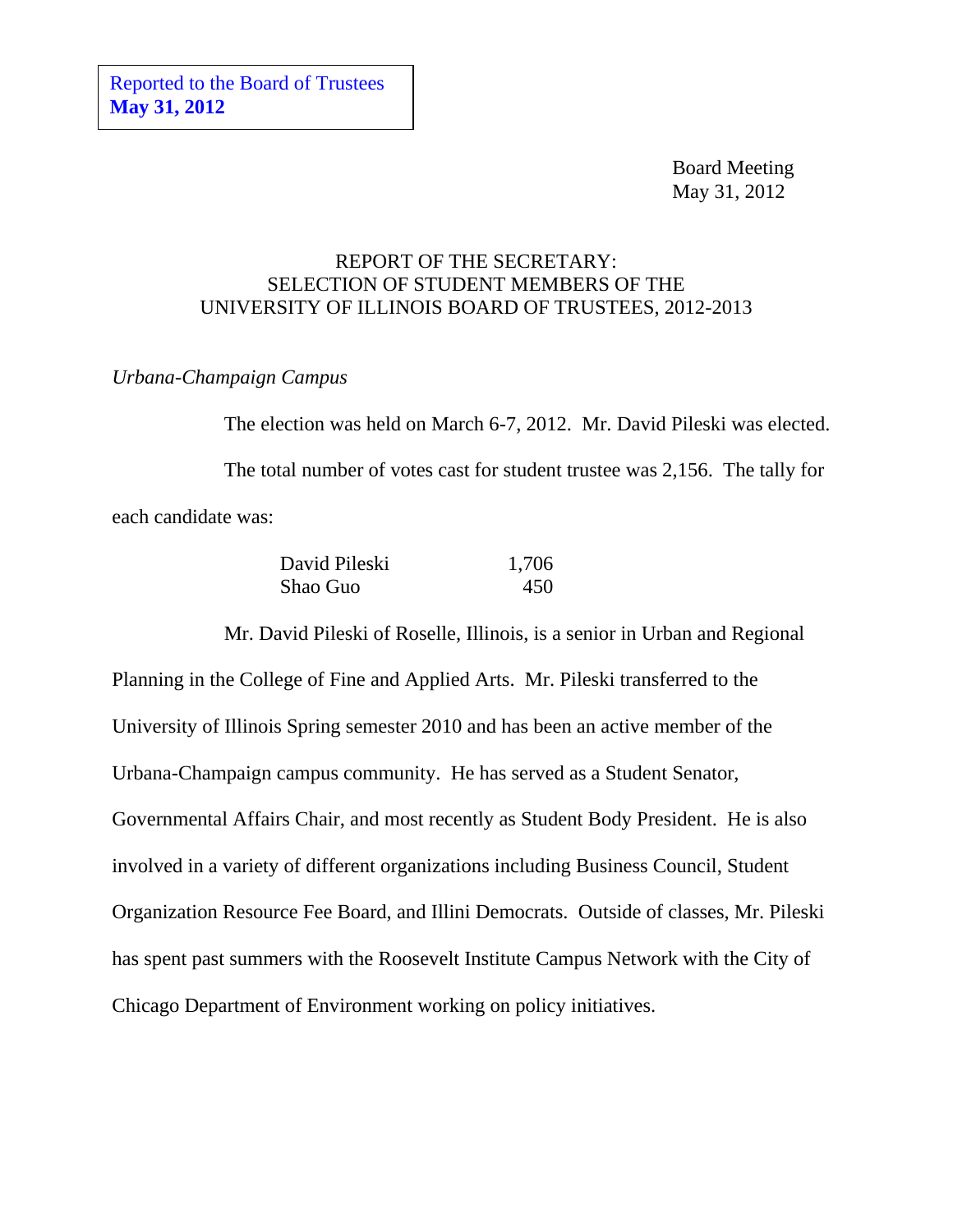## *Chicago Campus*

The election for the student member of the University of Illinois Board of Trustees for 2012-2013 from the Chicago campus was held on March 6-7, 2012. Mr. Kenneth Thomas was the declared winner.

The total number of ballots cast for a student trustee at the Chicago campus--Chicago, Peoria, Rockford, and Urbana--was 1,562. Mr. Thomas faced one other candidate in the election and the tally was:

| Kenneth Thomas    | 815 |
|-------------------|-----|
| Asma Hammadi      | 661 |
| None of the Above | 86. |

Mr. Kenneth Thomas of Midlothian, Illinois, is currently a senior with a dual major in History and Political Science in the College of Liberal Arts and Sciences. His past leadership experiences include: Student Member of the Board of Trustees (2011-2012); and various leadership positions with Undergraduate Student Government including Chair of the Elections Steering Committee, Chair of the Committee on Representation and Student Service, and Speaker. In addition, Mr. Thomas has served as a student representative of the UIC Senate as a member of the Student Affairs and Student Admission, Retention and Recruitment Committees. He has been a committee member of the Vice Chancellor for Academic Affairs/Provost Search Committee and has served as Vice Chair of the Coalition of Chicago Colleges.